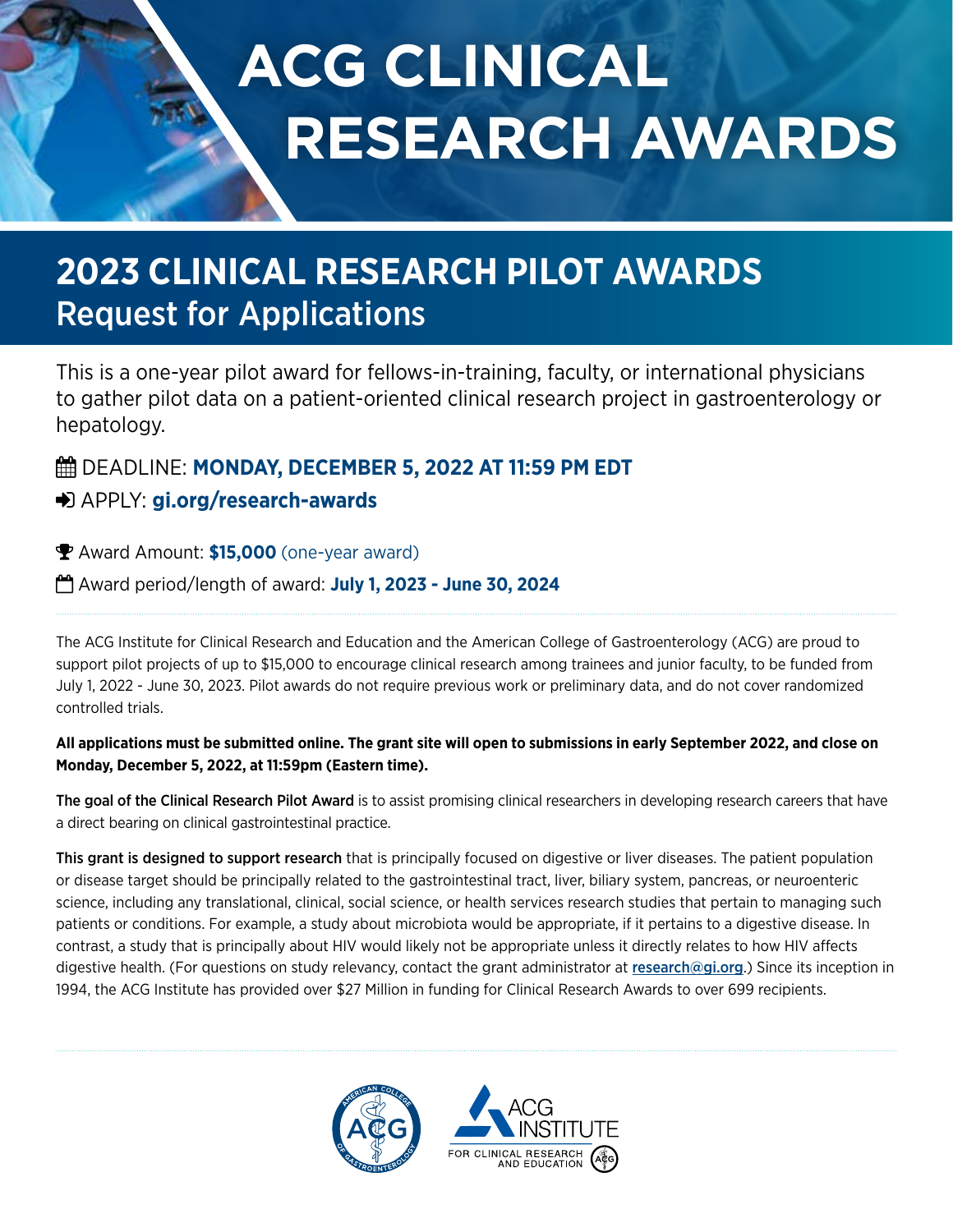#### **GRANT OVERVIEW**

A key mission of the ACG and its Institute for Clinical Research and Education is to fund innovative patientoriented research awards. For the purposes of these awards, patient-oriented research is defined as:

- 1. Research conducted with human subjects
- 2. Research on new diagnostic and therapeutic interventions
- 3. Research on material of human origin, such as tissues and specimens
- 4. Research that is translational in nature; i.e., has direct applicability to clinical care

*Note: Studies involving animals will not be considered unless the work cannot be done in humans.* 



The ACG Clinical Research Awards are a project of the ACG Institute and are supported by charitable contributions to the Institute's annual fundraising campaign – The G.U.T. Fund.

|                                                            | ← ACG Membership Requirement:<br>*Important! The Principal Investigator must be an ACG member in good standing. Applicants awaiting final approval of<br>their applications are ineligible. ACG membership must be active no later than October, 2022. To Join ACG, click here.<br>For questions on ACG membership, please email membership@gi.org or call (301) 263-9000.                                                                                                                                                                                                                                                                                                                                                                                                                                                                                                                                                                                                                                                                                                |
|------------------------------------------------------------|---------------------------------------------------------------------------------------------------------------------------------------------------------------------------------------------------------------------------------------------------------------------------------------------------------------------------------------------------------------------------------------------------------------------------------------------------------------------------------------------------------------------------------------------------------------------------------------------------------------------------------------------------------------------------------------------------------------------------------------------------------------------------------------------------------------------------------------------------------------------------------------------------------------------------------------------------------------------------------------------------------------------------------------------------------------------------|
|                                                            | ◆ Applicants must meet all the following criteria:<br>• ACG Member at time of application<br>• U.S., Canadian, and International Members eligible<br>• Physician, PhD, or equivalent (e.g., MD, DO, MBBS, PhD)<br>• Physicians in training (fellows) are eligible to apply provided that the work is conducted under the supervision of a<br>Responsible Investigator, who is a more senior or experienced investigator at the faculty level, who is also part of a<br>gastroenterology or hepatology department<br>. No Pilot Data Required (if pilot data is available, choose a different grant category: Clinical Research Award)                                                                                                                                                                                                                                                                                                                                                                                                                                     |
| <b>ELIGIBILITY</b>                                         | <b>*</b> The following are not eligible for this award:<br>• ACG will not grant more than two Clinical Research Awards to former or current Principal Investigators on R01, P01,<br>U01, VA Merit Awards or Hughes grants<br>• Projects that support laboratory or animal research projects, unless the work cannot be done in humans.<br>• Those who hold the position of full professor at an academic institution.<br>• Award overlap: ACG does not provide duplicate funding [If part of a larger study, must explain how funds are not<br>duplicated]<br>• Applications utilizing the same science may not be submitted for two different ACG grant categories (for example<br>the same project/science is submitted for both the Junior Faculty Award and Clinical Research Award) and if this<br>occurs they will not be evaluated by the Committee.                                                                                                                                                                                                               |
| <b>PREPARING</b><br><b>THE RESEARCH</b><br><b>PROPOSAL</b> | $\exists$ A complete application consists of two separate components:<br>1. A single Adobe PDF document comprising (but not limited to) the following: application checklist (include the list located<br>at the end of this document as the first page of the submitted PDF), research proposal (limited to 5 pages), budget,<br>biosketches for Principal Investigator and others involved in the proposed research, other funding support details, IRB<br>forms, COI statement (if applicable), and any letters of support from Responsible Investigator, or collaborators.<br>2. Completion of required tasks via the online grant system: upload the completed research proposal PDF, which<br>includes the application checklist; provide confirmation of ACG membership; provide full contact information for all<br>Investigators submit a 350-word abstract of the proposed research; indicate IRB approval status; list all Investigators<br>and any potential conflicts of interest. See "Submitting the Application" below for instructions and requirements. |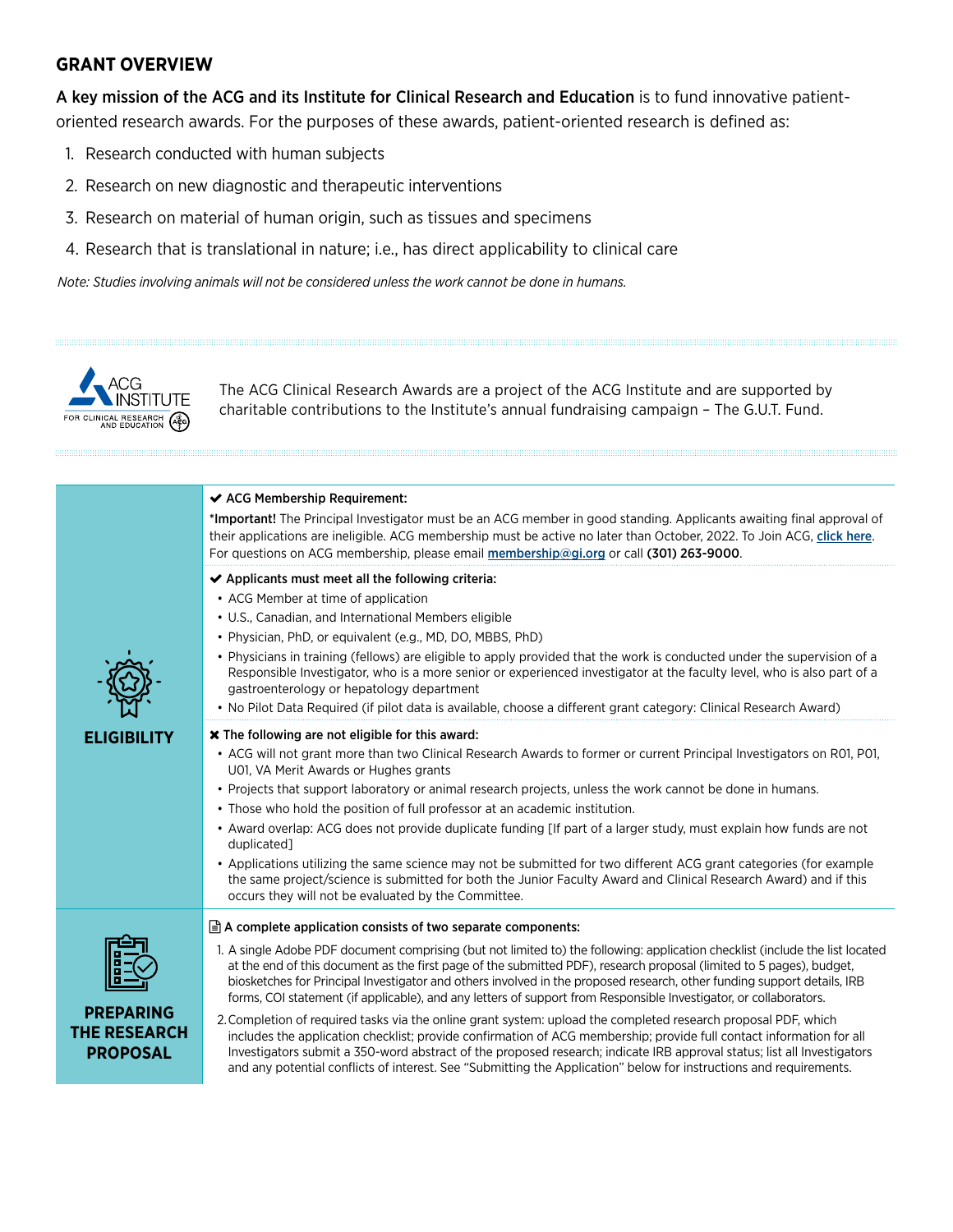- $\boxtimes$  Required elements for the full research proposal document (i.e., the PDF that will be uploaded to the online grant system):
- A. FORMATTING—Format all pages with 1/2" margins and use a font no smaller than 11 point. Eliminate or minimize the use of abbreviations and acronyms. Provide a glossary of terms if needed to assist reviewers and strengthen your submission. All pages must include a page number in the left header. All pages must include the PI name and grant type in the right header, in the following format:

Last name, First name

Award Type

- B. CHECKLIST—Include the Application Checklist listed at the end of this document, as the first page of the PDF uploaded to the grant system.
- C. RE-SUBMISSIONS—The Committee requires applicants who have applied previously to provide additional information when resubmitting the application. For re-submissions, in addition to selecting "Yes" in the resubmission field of the online system, you must provide a cover letter responding to the reviewer's critiques/ outlining how you have updated your application. This should be included as the first section of your Research Proposal, as part of the PDF upload to the grant system. Limit to 2 pages.
- D. RESEARCH PROPOSAL—Limit to 5 pages (excluding references). Outline the proposed research. This should include the following sections:
	- Specific Aims—Provide a clear description of the study objectives. Consider the following questions: What is the hypothesis to be addressed? What are the immediate objectives? What are the ultimate objectives? How does the proposed research fit into an overall research program?
	- Background/Significance—State how the proposed work bears on prior work and indicate how it will extend the boundaries of current knowledge.
	- Future Directions—Describe how the researchers intend to use the pilot data. Will this lay the groundwork for future study? Will it help the researchers learn a new skill which can be applied to further research? Will it have any clinical applicability or build on the current knowledge? How does it extend the boundaries of current knowledge, or might it lead to changes in clinical practice?
	- Pilot Data/Previous Work—Pilot awards of ≤\$15,000 do not require previous work or preliminary data. Be sure to select the appropriate grant type in the online application system (from the pull-down menu, specify "Clinical Research 'Pilot Study' Award ≤\$15,000" for pilot grants).
	- Research Plan—Provide a detailed research plan, including the inclusion/exclusion criteria for enrollment, detailed methods, the data that are to be collected, and how data will be analyzed. Provide detailed sample size estimates. Research plans without a statistical analysis section or sample size justification are unlikely to be successful.
- E. DESCRIPTION OF RESEARCH ENVIRONMENT—Limit to 1 page. Describe the research environment, resources, and how this environment will provide enhanced support for the proposal. This section should describe how the research environment contributes to the success of the project and what type of institutional support, available equipment, and other additional resources will be accessible to the investigators. Additionally, elaborate as to how this specific environment is conducive to the project in terms of access to patients, samples, knowledge, or any collaborative arrangements (e.g., additional skills or referrals provided by collaborators). This section should help the reviewers understand the feasibility of completing this project.
- F. REFERENCES-Include a separate section for references. Be judicious in the use of references.
- G. BUDGET AND JUSTIFICATION—Include a separate section for the budget and justification. Use the [ACG budget](https://webfiles.gi.org/docs/institute/ACG-Research-Awards-budget-template.xlsx)  [format](https://webfiles.gi.org/docs/institute/ACG-Research-Awards-budget-template.xlsx). The budget should indicate all expenses for the grant period. The budget justification should be listed on a separate page, after the budget template, with an explanation for each budget item (for example: justification for the number of hours supported by the grant, how statistical support will be utilized, etc.). Funding for this award will provide support of up to \$15,000 for research costs.

*Allowable costs:* 

• Salary support for other personnel (biostatistician, computer programmer, research coordinator, research nurse, etc.) if adequately justified.

*Costs not supported:* 

- Salary support for Principal Investigator or Co-Investigators.
- Major equipment acquisition
- Manuscript preparation
- Travel
- Indirect costs (i.e., university overhead)
- Labs, supplies, and equipment.
- H. INSTITUTIONAL REVIEW BOARD (IRB) STATUS-Include the IRB approval letter, or indicate if IRB approval is pending. If IRB approval is pending at the time of submission and the grant proposal is subsequently approved for funding, funds will not be released until the IRB approval letter is received by the ACG. If the proposal is requesting funds for reimbursement of human subjects, or where the project studies care outside of standard of care a copy of the IRB-approved consent form is required prior to funding as well.
- I. CONFLICT OF INTEREST STATEMENT—Include, if applicable.
- J. BIOSKETCHES-Provide these for the Principal Investigator, Responsible Investigator (required if PI is a fellow-intraining), and anyone critical to completion of the project. Use the NIH format and adhere to the NIH 5-page limit. (For sample format see the NIH webpage at [grants.nih.gov/grants/forms/biosketch.htm](http://grants.nih.gov/grants/forms/biosketch.htm))



**PREPARING THE RESEARCH PROPOSAL (Cont.)**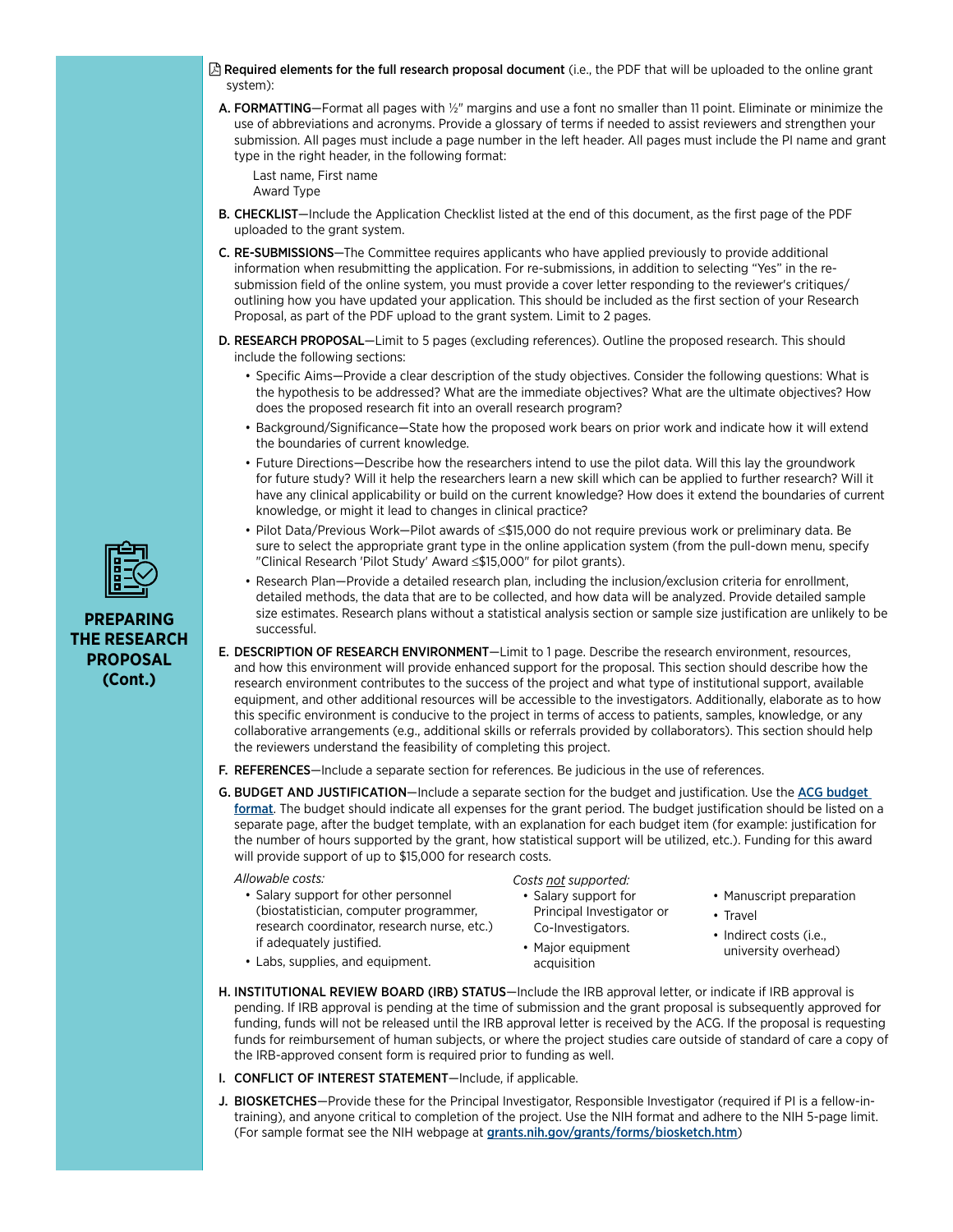

**PREPARING THE RESEARCH PROPOSAL (Cont.)**

K. OTHER RESEARCH SUPPORT-List this information on separate pages. List the title, funding agency, total direct costs, dates, including expected dates of notification of pending applications for all current and pending funding for Principal Investigator, Responsible Investigator, and Co-Investigators. (Use NIH format: [grants.nih.gov/grants/](http://grants.nih.gov/grants/forms/othersupport.htm) [forms/othersupport.htm](http://grants.nih.gov/grants/forms/othersupport.htm))

L. LETTERS OF SUPPORT-These may be included to demonstrate the other investigators' involvement and support of the project (example: other research sites providing patients, specialists who will provide specialized expertise, or support from institution for project). If you are a fellow-in-training, include a letter of support from your Responsible Investigator..

M. APPENDICES—May be included (if needed) for data collection forms. Do not use to expand Research Proposal.

 **All applications must be submitted online.** The online grant application site will open in early September; a link to the site will be available at **[gi.org/research-awards](https://gi.org/acg-institute/research-awards/)**. The submission **deadline is Monday, December 5, 2022, at 11:59 pm Eastern Time**. This deadline will be strictly enforced, and no exceptions will be made.

Once you begin the online application process, you will be able to save your work and return to complete it until the submission deadline. As part of the online application process, applicants are required to provide information about others, such as institutional addresses and potential conflicts of interest for Co-Investigators, the Responsible Investigator, etc. We encourage applicants to gather all the necessary information early and not wait until the last minute.

The following tasks must be completed via the online grant system to successfully submit an application for grant consideration:

- A. INDICATE PROPOSAL TITLE AND SELECT GRANT TYPE—The title should be concise and clearly reflect the proposed research. Select the "Clinical Research Pilot Award <\$15,000" grant type. (Please note, the same project should not be submitted for multiple ACG grant types, and will not be considered if this occurs, i.e., do not submit the same proposal for the Clinical Research Pilot Award and for the Clinical Research Award.)
- B. ACG MEMBERSHIP VERIFICATION—You must provide an ACG member ID for one of your investigators. To look up your member ID number, log into [gi.org/membership](https://gi.org/membership/) then click "My ACG" from the menu on the top right. Member ID is listed below Date of Birth.
- C. ADD INVESTIGATORS—List the Principal Investigator, Co-Investigators, and Responsible Investigator (if you are a fellow-in-training). Enter their names, ACG member status (and year joined if available), titles, email address, role (Principal Investigator, Co-Investigators, and Responsible Investigator, and institution names and addresses.
- D. ACKNOWLEDGEMENT OF PRINCIPAL INVESTIGATOR-Indicate agreement to abide by the grant requirements, if awarded grant funding. This must be signed by the Responsible Investigator if the Principal Investigator is a fellow-in-training. The grant system will prompt you to select a Responsible Investigator, who will receive an email to complete this form.
- E. INVESTIGATOR ADDITIONAL INFORMATION—Provide PI's position. Also state whether the PI is a Trainee. Add the Responsible Investigator name, email, and state whether the Principal Investigator has an R01, P01, U01, VA Merit Award, or Hughes grant.
- F. RESEARCH PROPOSAL ABSTRACT—Provide an abstract of no more than 350 words that summarizes the proposed research.
- G. RE-SUBMISSIONS—For re-submissions, select "Yes" in the re-submission field of the online system.
- H. IRB STATUS—Verify current IRB status.
- I. RESEARCH GRANT PROPOSAL PDF UPLOAD—Format the file as required in the "Preparing the Research Proposal" section, including all required elements, and upload the file as directed. The file name should include the Principal Investigator's first and last name.
- J. CONFLICT OF INTEREST-A potential conflict of interest (COI) exists when research involves a device from which any investigator(s) or a company may benefit. It also exists when research involves a pharmaceutical agent that is not FDA-approved for any indication. A conflict of interest exists if any investigator holds or has submitted a patent on a device or pharmaceutical agent or is a major shareholder in a company involved in the research. If applicable, select "Yes" and include a detailed explanation within the grant system, including the names of each investigator and their potential COIs.



#### **SUBMITTING THE APPLICATION**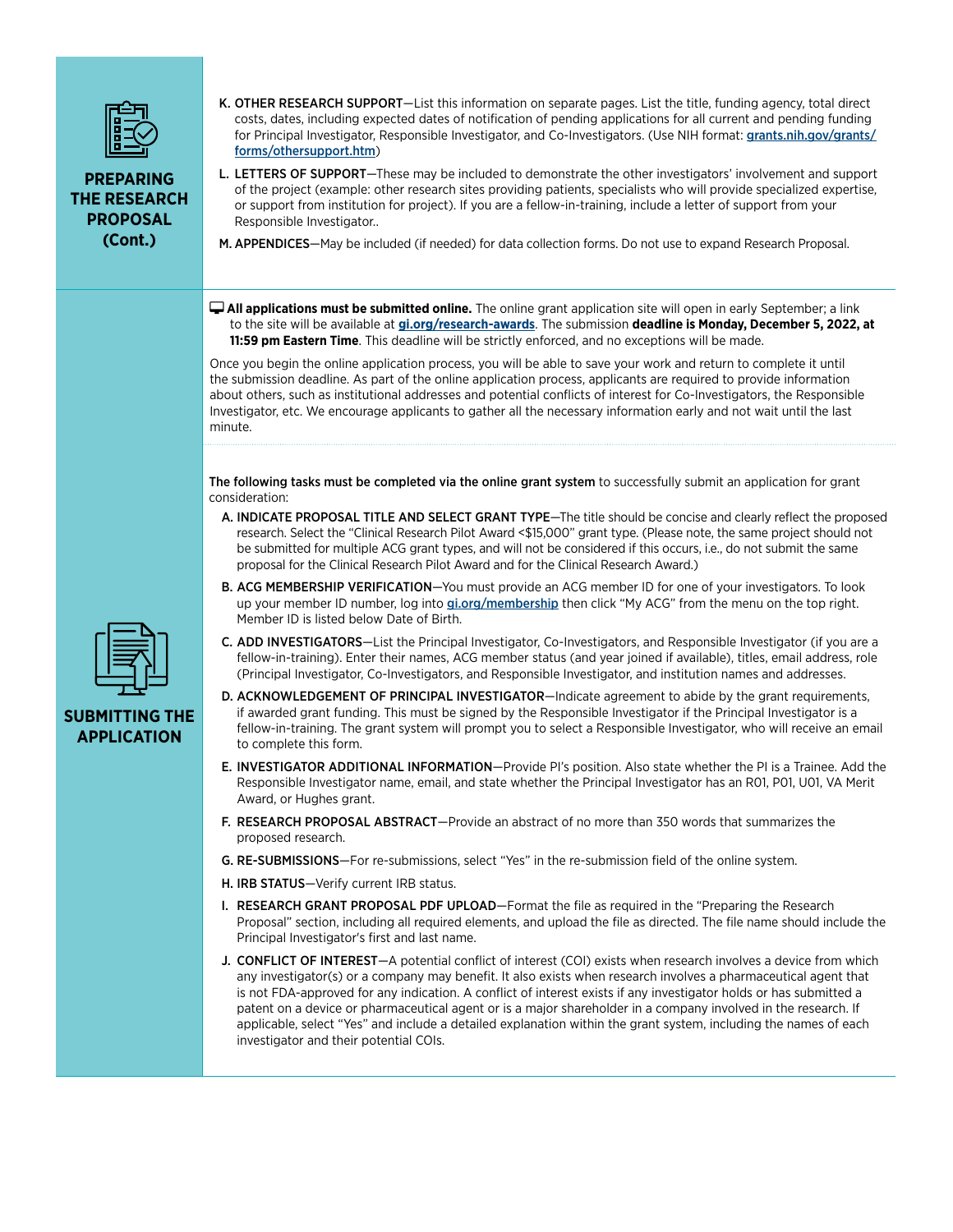|                                                                                | <b> • Immediately following the application submission period, all applications are reviewed and scored by the ACG</b><br>Research Committee, following its standardized process. Each application is reviewed by 3 reviewers who will<br>present the grant at the Research Committee Grant Review meeting.                                                                                   |                                                                                                                                                                                                                                                                                                                                                                |  |
|--------------------------------------------------------------------------------|-----------------------------------------------------------------------------------------------------------------------------------------------------------------------------------------------------------------------------------------------------------------------------------------------------------------------------------------------------------------------------------------------|----------------------------------------------------------------------------------------------------------------------------------------------------------------------------------------------------------------------------------------------------------------------------------------------------------------------------------------------------------------|--|
| <b>APPLICATION</b><br><b>REVIEW</b><br><b>PROCESS</b>                          |                                                                                                                                                                                                                                                                                                                                                                                               | Reviewers consider the following when scoring applications: feasibility, scientific and clinical significance of the research<br>proposal, as well as methods. In evaluating the merits of an application, the Committee will consider the following:                                                                                                          |  |
|                                                                                | • Scientific and clinical significance (25%)<br>• Methods (50%)<br>• Future directions (12.5%)<br>· Study design (25%)                                                                                                                                                                                                                                                                        | • Feasibility (including availability of adequate resources, personnel, and facilities) (25%)<br>• Power, sample size and statistical analysis (12.5%)<br>• The same project should not be submitted for multiple grant types and will not be considered if this occurs.                                                                                       |  |
|                                                                                | which of the projects to fund.                                                                                                                                                                                                                                                                                                                                                                | An applicant may submit multiple applications if these applications each utilize different science and are submitted<br>to different grant categories. Each applicant may only receive funding for a single submission each grant cycle. If<br>more than one submission from a single applicant is selected for funding, the Research Committee will determine |  |
|                                                                                | $\triangle$ Notification of Awards will be completed by April 1, 2023 Please do not contact ACG prior to this date to inquire<br>about the status of your application.                                                                                                                                                                                                                        |                                                                                                                                                                                                                                                                                                                                                                |  |
| <b>AWARD</b><br><b>NOTIFICATION</b><br><b>AND GRANT</b><br><b>REQUIREMENTS</b> | • Funding: Awards consist of a total of up to \$15,000. Funds are to be used for related expenses of the proposed<br>research, including supplies and equipment. Funds are not to be used for: salary, major equipment acquisition;<br>travel and manuscript preparation; or indirect costs (i.e., university overhead).                                                                      |                                                                                                                                                                                                                                                                                                                                                                |  |
|                                                                                | A. Required Progress Reports: Awardees must file a final progress report that includes a financial statement by<br>December 31, 2024, on completion of the project. Progress reports will be submitted online through the ACG<br>website gi.org/reporting-form-for-past-acg-grant-recipients, and financial statements will be emailed to<br>research@gi.org.                                 |                                                                                                                                                                                                                                                                                                                                                                |  |
|                                                                                | • Abstract Presentation at an ACG Annual Scientific Meeting: ACG encourages the selected awardee to submit<br>any abstracts to the ACG Annual Scientific Meeting for presentation (see ACG abstract submission details for<br>requirements). If an abstract related to your research project is selected, you may submit up to \$500 in travel<br>expenses (airfare/hotel) for reimbursement. |                                                                                                                                                                                                                                                                                                                                                                |  |
|                                                                                | • Publication: All publications arising from work funded by this award must acknowledge support of an ACG Clinical<br>Research Award.                                                                                                                                                                                                                                                         |                                                                                                                                                                                                                                                                                                                                                                |  |
|                                                                                | • Award overlap: ACG does not provide duplicate funding.                                                                                                                                                                                                                                                                                                                                      |                                                                                                                                                                                                                                                                                                                                                                |  |
| <b>QUESTIONS OR</b><br><b>ASSISTANCE</b>                                       | For any questions about grant requirements, please refer to the <b>FAQs</b> .                                                                                                                                                                                                                                                                                                                 |                                                                                                                                                                                                                                                                                                                                                                |  |
|                                                                                | Prior grant application submitters must create a new login for the grant system each year, even if you have applied for<br>an ACG grant previously.                                                                                                                                                                                                                                           |                                                                                                                                                                                                                                                                                                                                                                |  |
|                                                                                | Technical support questions about the online submission system: Contact CadmiumCD Technical Support<br>using the Technical Support link on the upper right corner of the submission site's screen, via email at<br>Support@cadmiumcd.com or via phone at (877) 426-6323.                                                                                                                      |                                                                                                                                                                                                                                                                                                                                                                |  |
|                                                                                | For any questions not answered in the RFA or FAQs, or reporting questions, contact us via email at research@gi.org.                                                                                                                                                                                                                                                                           |                                                                                                                                                                                                                                                                                                                                                                |  |
|                                                                                | September, 2022                                                                                                                                                                                                                                                                                                                                                                               | Application submission period opens                                                                                                                                                                                                                                                                                                                            |  |
|                                                                                | September 16, 2022                                                                                                                                                                                                                                                                                                                                                                            | ACG Membership application deadline (only for applications who are not ACG members-<br>see the Eligibility Section for further details)                                                                                                                                                                                                                        |  |
|                                                                                | Monday, December 5, 2022                                                                                                                                                                                                                                                                                                                                                                      | Application submission period closes (11:59 pm Eastern time)                                                                                                                                                                                                                                                                                                   |  |
| <b>IMPORTANT</b><br><b>DATES</b>                                               | By/before April 1, 2023                                                                                                                                                                                                                                                                                                                                                                       | Award notifications are sent                                                                                                                                                                                                                                                                                                                                   |  |
|                                                                                | July 1, 2023                                                                                                                                                                                                                                                                                                                                                                                  | Award period begins / disbursement check provided                                                                                                                                                                                                                                                                                                              |  |
|                                                                                | December 31, 2024                                                                                                                                                                                                                                                                                                                                                                             | Final report and financial statement due                                                                                                                                                                                                                                                                                                                       |  |